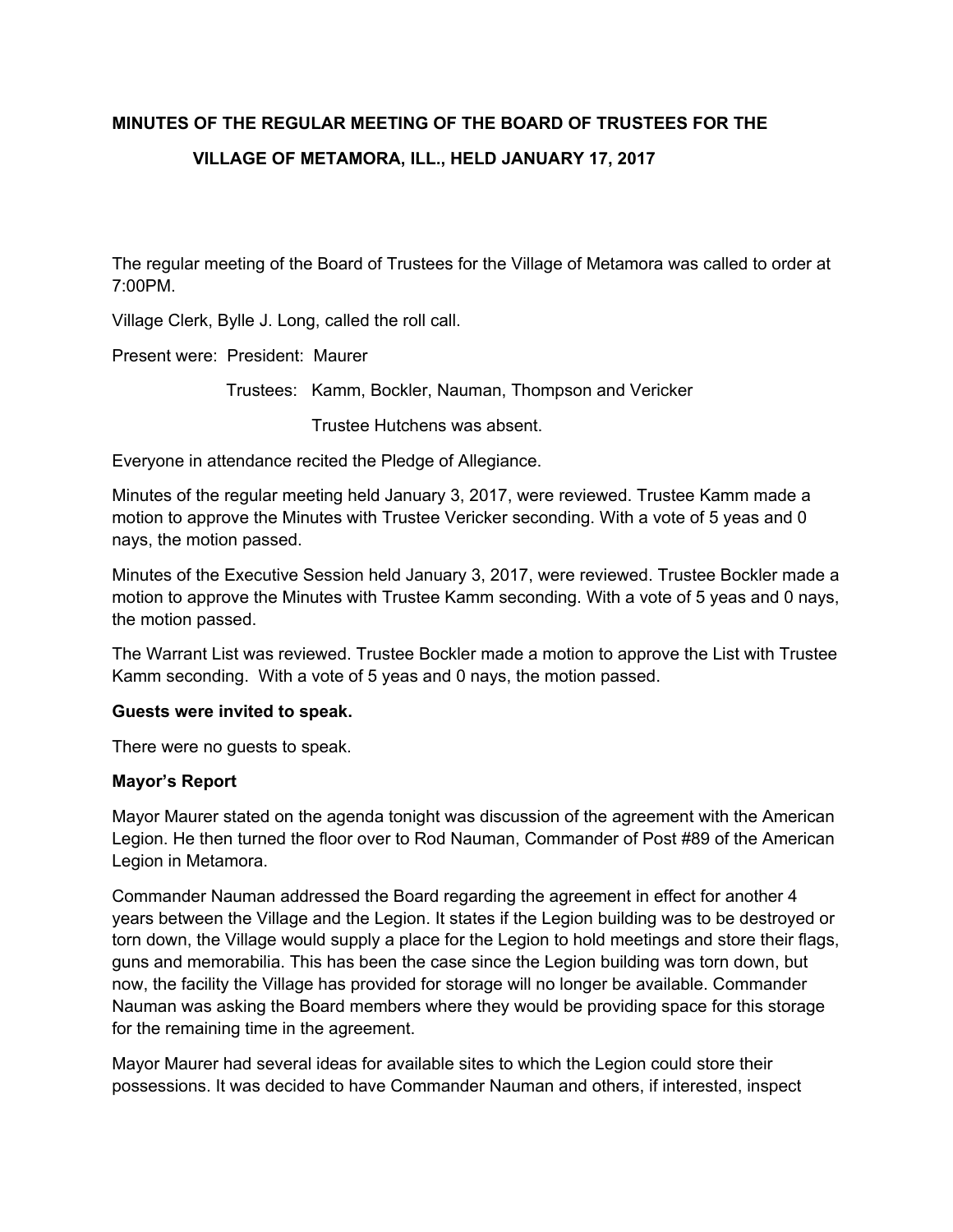these locations to see if they were suitable for the needs.

Mayor Maurer gave an update on the request from the Girls Scouts for water out to their camp. He said they are expanding the facility and would like to move forward with discussions on how to get treated water to the camp. One of the routes is through Black Partridge Park and talks are progressing to see if that is possible.

He then spoke of the post office and their need for space in the Village to sort the mail. They require approximately 1450 square feet and are looking to lease the space. They are ready and the need to find a space that will work is a challenge. He said if anyone knew of a space to let him know and he would pass the information on to the post office.

He reminded the Board that union negotiations will start this spring with both the police and public works departments.

## **Attorney's Report**

Attorney Tibbs said the only things on his report tonight were the Legion agreement and the union negotiations. Both had already been addressed.

# **Engineer's Report**

Paul Kouri reported on the following:

- 1. Rte 116 Retaining Walls The contractor, J.J. Braker, is on winter shutdown.
- 2. Street Maintenance Alternatives Discussion should be held at the next committee meeting.

## **Treasurer's Report**

Joan Garber gave the following report:

## CASH BALANCES

Cash balances as of December 31, 2016, decreased \$193,370.34 or about 4.085% from November 30, 2016. She presented a Profit & Loss summary of all funds which included the year-to-date totals at December 31, 2016, and the previous year, 2015, along with the budget for each year. She also projected the Fiscal Year End Profit & Loss using the month of December totals less the major disbursements for the month. The Liability Fund will be off by the unemployment tax payments yet to be disbursed before April 30, 2017.

MAJOR RECEIPTS

Sales Tax \$25,840.05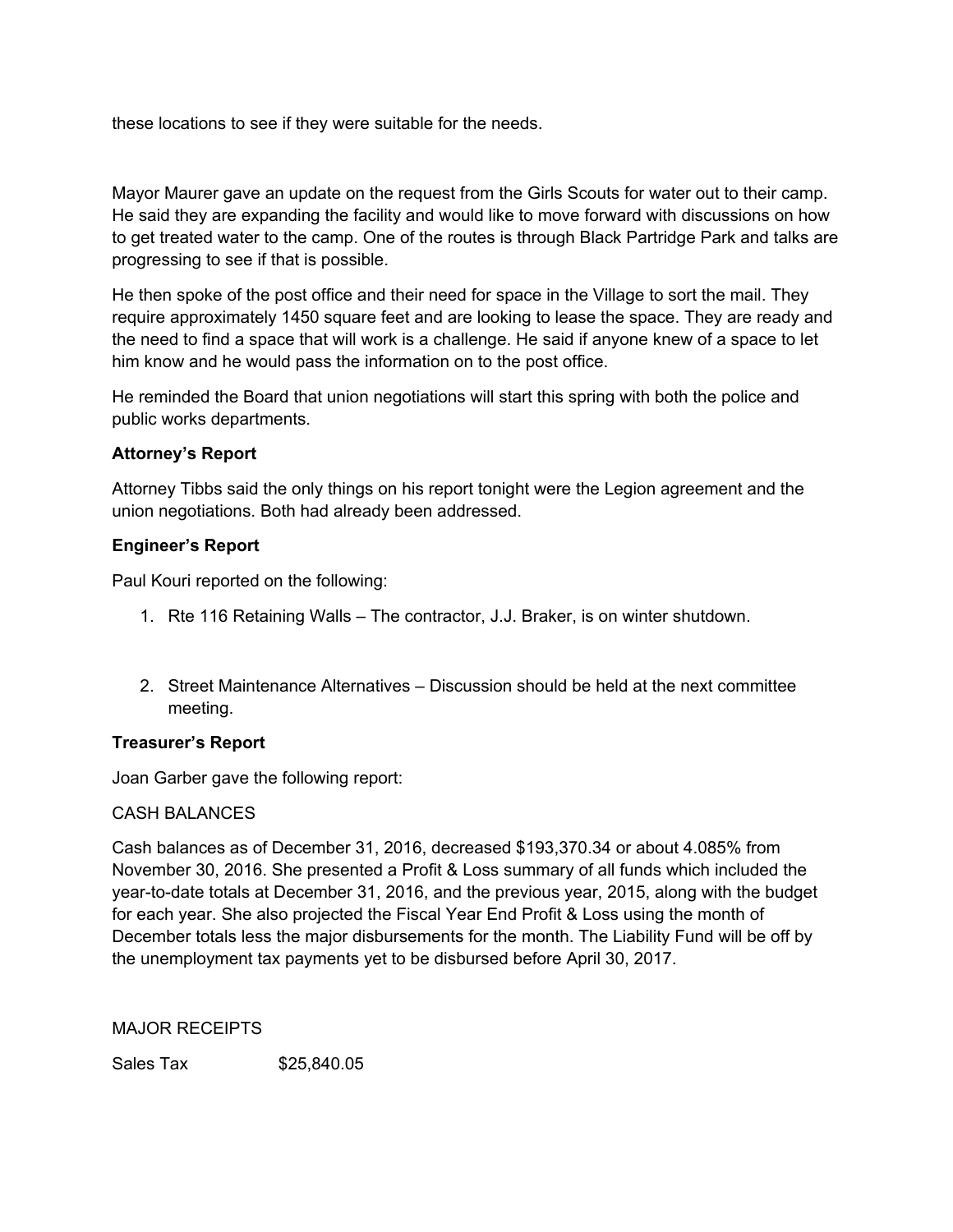## MAJOR DISBURSEMENTS

| J.J. Braker                 | \$135,000.00 |
|-----------------------------|--------------|
| <b>IEPA</b>                 | 28,170.70    |
| <b>Precision Technology</b> | 16,499.98    |
| <b>Blunier Implements</b>   | 12,125.00    |
| <b>Farnsworth Group</b>     | 12,411.85    |
|                             |              |

#### INVESTMENTS

We invested both Money Markets at Goodfield Bank earning an interest rate of .25% on the average daily balance at December 31, 2016.

#### **Public Works Department**

Trustee Nauman stated he had nothing to report.

 Dave Mueller said Centre State was not able to sell the old International dump truck for us. It is back in our possession on our lot across the street and is still for sale.

Dave also said he would be out of the office January 19th and 20th. His email account was not working so he was not able to send a notice out.

#### **Police/Fire/ESD**

Trustee Kamm said a discussion was held at the committee meeting regarding the Fireman's Ball. He made a motion to donate \$300.00 to the Fireman's Ball. Trustee Vericker seconded the motion and with a vote of 5 yeas and 0 nays, the motion passed.

## **Finance, Economic Development, Insurance**

Trustee Bockler had a nothing to report.

## **Employee Relations, Long Term Planning-Zoning, Special Projects**

Trustee Vericker stated discussions were held at committee meetings regarding restrooms on the square. He said Paul Kouri had emailed an estimate of \$27,000.00 for all professional service fees to be billed on a "Time and Material" basis. If services are performed for less than that amount, we won't be charged that much. With that information, Trustee Vericker made a motion to start the process of getting restrooms on the square with engineering fees up to